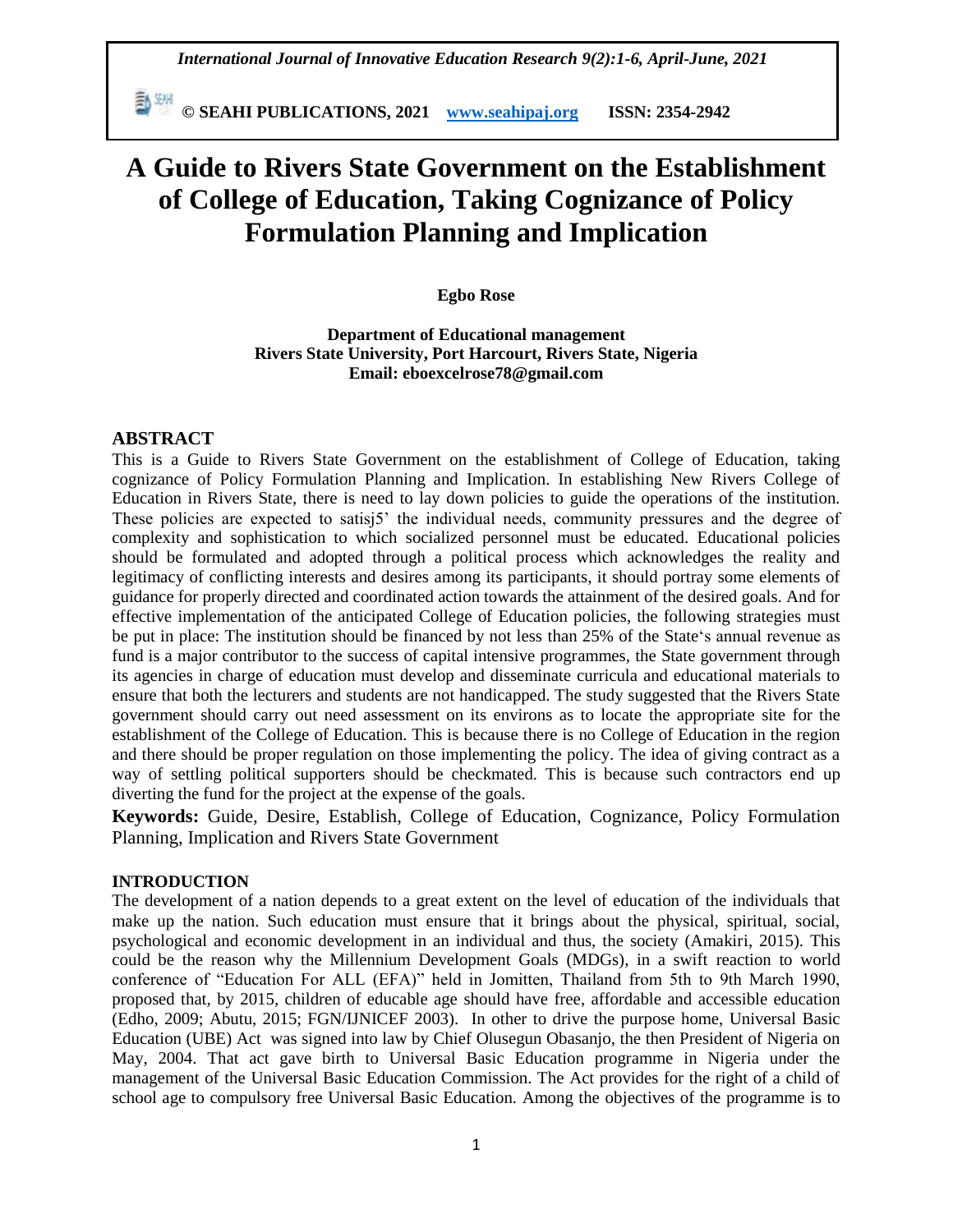ensure unfettered access to 9 years of formal basic education provision of free universal basic education for every Nigerian child, reducing the incidence of "drop out" from the formal school system through improved relevance, quality and efficiency, acquisition of appropriate levels of literacy, numeracy, manipulative, communicative and life skills as well as the ethical, moral and civic values needed for laying a solid foundation for life-long learning (Yushau, 2014). Over a decade when the implementation of Universal Basic Education policies began, there are still records of unachievable objectives. The records f rate of illiteracy and school dropout continue to increase awfully. According to Muhtar (2015), the illiterates' rate in Nigeria stands at just 50 percent. This situation demands national urgency, which every agency must work to redress the literacy crisis. Studies carried out by some academic researchers on the extent of the implementation of the Universal basic education programme in Nigeria and other institutions of learning revealed that major constraints towards the actualization of the goal of education in Nigeria are not far from inadequate, inefficiency and ineffectiveness of some teachers (Okoroma, 2003).

The study by Adamu and Adole (2015) recorded a very poor performance in the area of pupils" teachers" ratio, where the benchmark (minimum ratio) of 1:40 is abuse. The study found that teacher- pupils" ratio. stood at 1:53 average in the entire primary schools while the class size remain at 52 pupils average across the study area while in the junior secondary schools the teacher- pupils" ratio stood at 1:52 on the average while the class size also stood at 55, This Was equally supported Jekayinfa (2010), in his study on Provision of Teachers for the implementation of UBE in Nigeria. The study found that all the six states sampled have insufficient number of teachers but except Kwara State whose teachers-pupils ratio is 1:3 6. Teachers-pupils ratios for other states covered for the study include Bayelsa State with teacher-pupil ratio of 1:97, Katsina State with teacher pupil ratio of 1:66, Yobe State with teacher-pupil ratio of 1:62 Plateau State with teacher pupil ratio of 1:53 and Ondo State 1:53 (Adamu, 2015). There is need to give priority to qualitative and quantitative teachers if the laudable goals of every educational system in the country is going to be successful. To achieve this, colleges of education is proposed to be established in most of the states in the country. This gives credence to the proposal ofEjieh (2006) that a recent innovation in primary teacher education in the country is the establishment, by a state government in Nigeria, of a college of Primary education NCE awarding institution with all its departments and programmes devoted to producing teachers for primary schools only.

Paradoxically, universities continue to turn out number of graduates annually most of these graduates are desperately looking for jobs without success. One would wonder why the complaints those schools are operating without adequate teaching staff. The truth may not be far from the fact that the presence of manufacturing industries and oil and gas industries in the country has tailored the wind of education sector towards providing human capitals that would fit into these sectors at the expense of education sector. The saturation of the need and the dumping of those unable to be absorbed by these sectors into education sector as teachers may not be of best interest for the nation. This is because most of them are not trained to teach and so cannot be effective. More so,

some may not be dedicated to their jobs because it was not the job of their dreams. Consequently, there is need to establish more colleges of education that would train effective and efficient teachers that will deliver the goals of education system in the country. This study therefore examine the current state of education in Nigeria and Rivers State in particular, identify the instant solution, establish the mission, vision and objective, formulate policies and the possible implementation strategies to achieve the set objectives of the institution.

#### **Evaluation of Current Education Policy in Nigeria**

Before now, Nigeria operates the American system of education, which is christened 6-3-3-4 system of education. The programme lasted for more than two decades. According to Amakiri (2005), the programme was faulty from the angle of its implementation on the transition from Junior Secondary to Senior Secondary. This leads to the current system of education, Universal Basic Education (UBE) programme, christened 9-3-4 system of education. Universal Basic Education (UBE) programme was signed into law by Chief Olusegun Obasanjo the then President of Nigeria on May, 2004 demands 9 years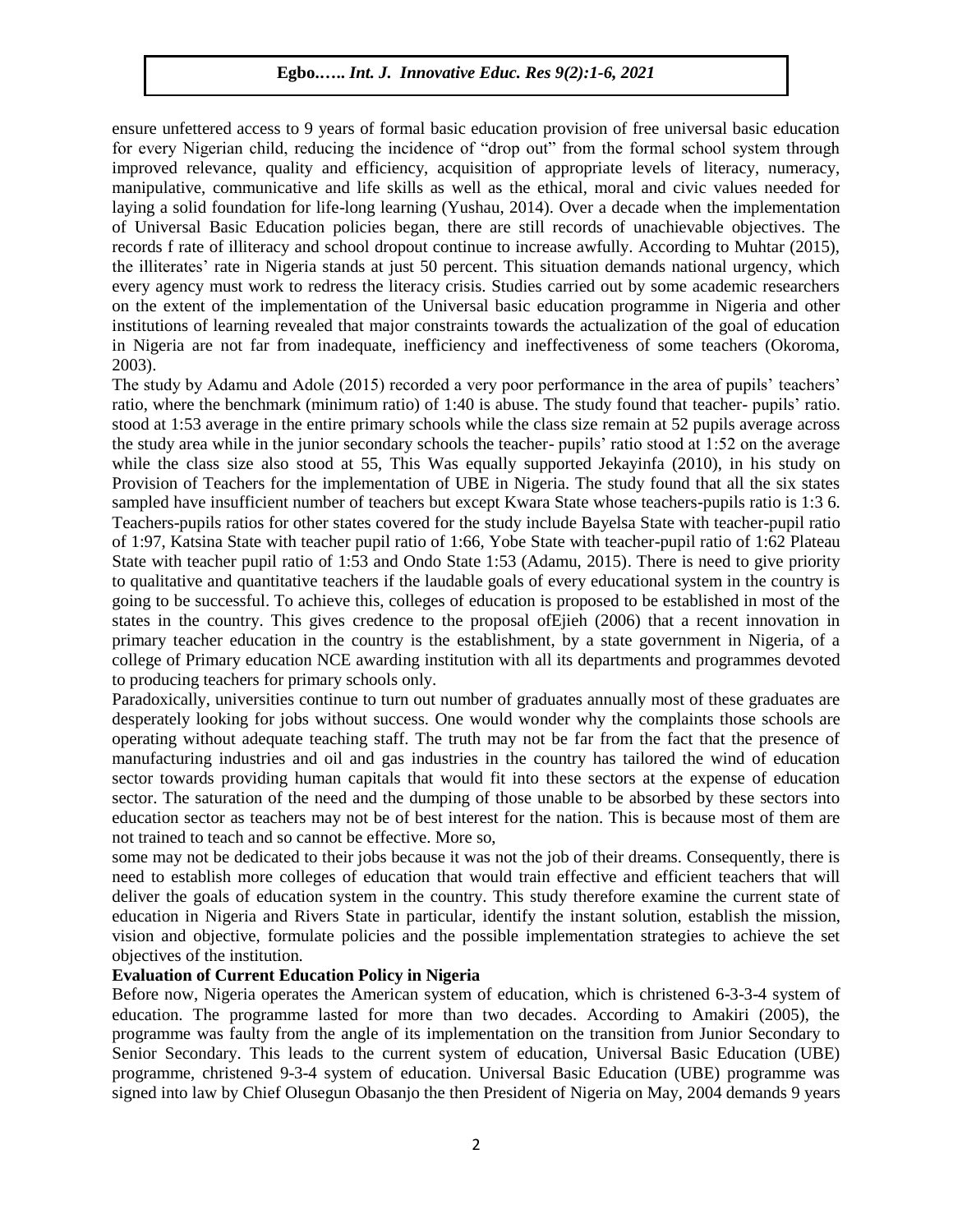of Basic Education, 3 years of Senior Secondary Education and 4 years of Tertiary Education. Although some disciplines take over four years to graduate.

As stipulated by the National Policy on Education (1977 revised 1981, 1985, 1998 and 2004) and in line with Education for All (EFA), education policies introduced in Nigeria lays emphasis on universal, functional and qualitative education. The guiding principles of EFA in Nigeria is the equipping of every citizen with knowledge, skills, attitude and values as well as enable him/her derive maximum benefit from his membership of society as thus, lead a fulfilling life (Edho,2009). Unfortunately, this goal is yet to be achieved as there continue to exist a general outcry in the falling standard of education and a sharp depreciation in the morals of school children.

Adamu and Adole (2015), in their study, found that Nigerian governments have been confronted with a lot of difficulties in the educational sector, especially in the aspect of funding, infrastructure, getting qualified teachers, school supervision, and staff motivation among others. According to Denga (2000), the problems facing education in Nigeria include dearth of facilities, inadequate supervision, shortage of personnel, lack of funds, high prices of textbooks, incoherent implementation of the curriculum and high dropout rates.

Whatever input is made into an educational system in respect of management, resources, facilities and array of instructional materials, will be of little avail if the teacher is unskilled, poorly trained, or even ignorant (Stinnett, 1962; Nelson, Polansky & Carison, 2000)

As a result of the importance of teacher education in all parts of human development, there is need for government at both federal and state level to make a concerted effort in making policies and programmes for educational development (Adamu and Adole, 201 5).Being that Rivers State Government as one of the Niger Delta States blessed with abundant natural and mineral resources and being buoyant, this study therefore recommends the need to set up New Rivers College .of Education which will specially train teachers and personnel that will contribute immensely in ensuring that educational goals in as expected by the Millennium Development Goals are achieved in Nigeria.

#### **Mission of the New Rivers College of Education**

The College of Education is to serve as a prime energizer of a rational movement for the actualization of the national college of education commission goals in Rivers State. Working in contact with all stakeholders in mobilizing the nation"s creative energies to ensure that, education regains its values in the society.

## **Vision of the New Rivers College of Education**

To provide fulltime courses of teaching, instruction and training in technology, applied science, commerce, arts, social sciences, humanities and management and to carry out research in the development and adaptation of techniques in Rivers State.

## **Objectives of the New Rivers College of Education**

- i. Ensure that well trained, efficient and effective, and committed teachers are adequately provided to carry out the business of education in the nation.
- ii. Reduce drastically the incidence of dropout from the formal school system through improved relevance, quality and efficiency.
- iii. Ensure the society is provided with appropriate levels of literacy, numeracy, manipulation, communication and life skills as well as the ethical, moral and civic values needful for laying a solid foundation for lifelong learning (UBE 2000)

#### **Policy Formulation**

The quality of a nation"s education is a process and product of its educational policies as education is an instrument of change and a major instrument for socio-economic as well as political development (Utibe, 2001 Edho, 2009,). To establish New Rivers College of Education in the Rivers State, there is need to lay down policies to guide the operations of the institution. These policies are expected to satisfy the individual needs, community pressures and the degree of complexity and sophistication to which socialized personnel must be educated and trained to meet these demands (Osokoya, 1987)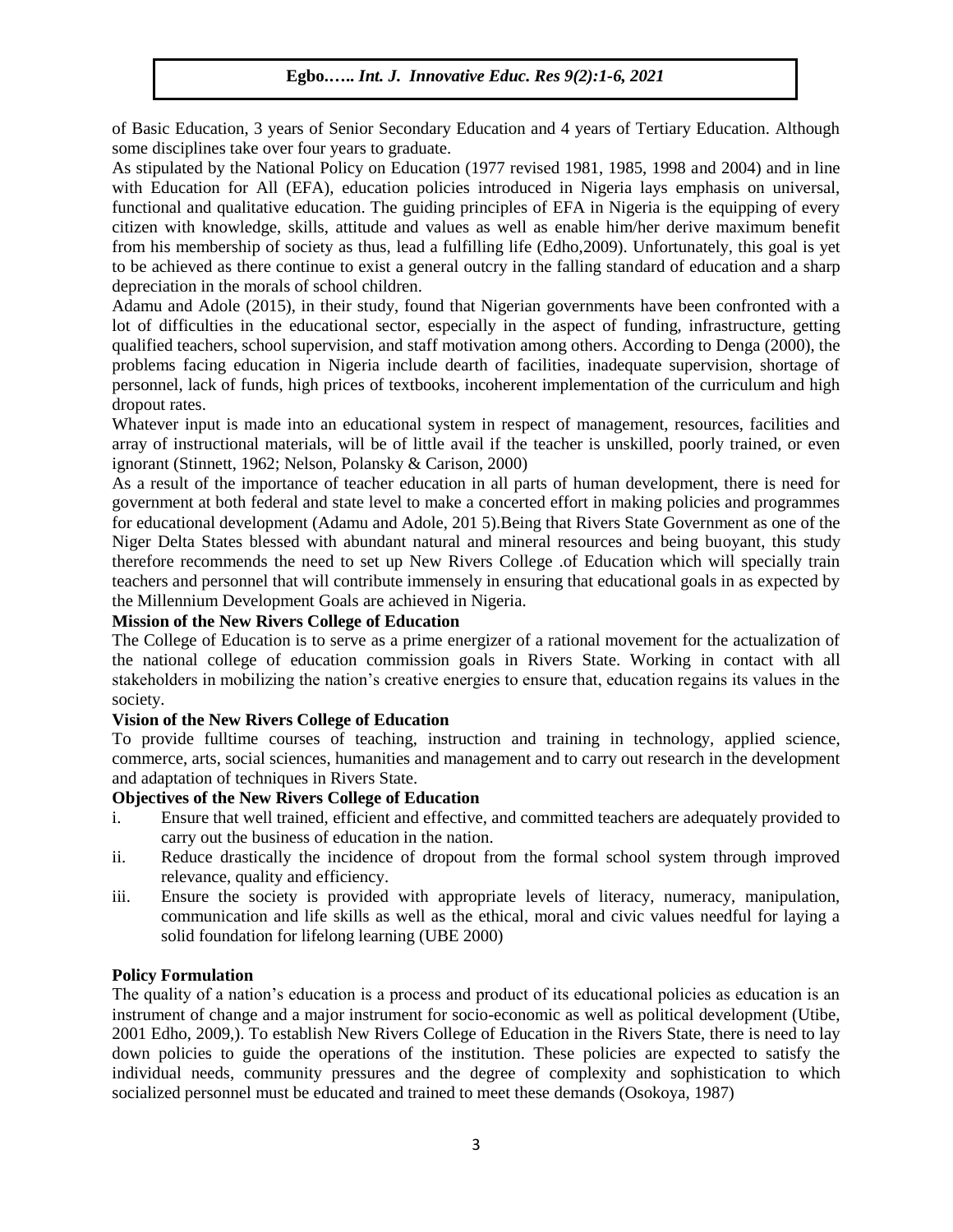As stated by Awokoya (1981), the following are prerequisite in formulating an adequate educational policy in the society:

- a. It should be formulated and adopted through a political process which acknowledges the reality and legitimacy of conflicting interests and desires among its participants.
- b. It should portray some elements of guidance for properly directed and coordinated action towards the attainment of the desired goals.
- c. It should contain information on the broad objectives that should be reached.
- d. It should be a binding guide on the actions of those implementing it.
- e. It should be enforceable and enforced by the society which formulates it.

Hence, in line with the Federal Government of Nigeria"s guidelines for the establishment of higher institutions of learning in Nigeria, relevant excerpts contained in the Education (National Minimum Standards and Establishment of Institutions) (Amendment Decree No. 9 of 1993 section 1 9B, subsection C requires the State Government make application for the establishment of an institution of a College of Education, through the National Colleges of Education Commission. Having made the relevant applications for the establishment of the institution on the need for national policy necessary for the full development of teacher education and the training of teachers, the following policies should be put in place:

- i. The programme must take into consideration the needs of the society the political, sociocultural, economic, military, scientific, and technological realities of the environment.
- ii. The minimum standards for all programmes of the college of education, certificates and other academic awards must conform with the approve guidelines setting out criteria for accreditation of all Colleges of Education in Nigeria. To this effect, the institution must be headed by a PROVOST appointed by the Governor who shall hold office for a period of 4 years while the registrar who shall keep records and conducts of the institution.
- iii. In line with the provisions of National College of Education Commission, the minimum requirement for employment of lecturers into the college of Education must be a holder of Ph.D.
- iv. The lecturers must be full time employee of the institution and must not engage in any other employment, so as to give the programme adequate time to attain the objective of its establishment.
- v. The institution must concentrate on only Courses and Disciplines that border on Teachers Education. The curriculum for the teacher education should include General Studies, Professional studies, mainly elements of philosophy, sociology, as applied to education, comparative education, school administration and methods of teaching various subjects or educational technology, Studies related to the students intended field of teaching and teaching practice.
- vi. The programme must be a 3-year programme for the Award of Nigeria Certificate of Education only.
- vii. Entry admission into the college must be through a specialized examination as determined by the NCCE. And the student must have scored average of 45% of the total mark before being qualified for admission.
- viii. However, consideration will be given to the exceptional cases like handicap. All exceptional cases in admission must have scored average of 35% of the total mark before being qualified for admission.
- xi. To be admitted into the school, the candidate must possess a minimum of five credit passes in relevant subjects (including English Language and Mathematics) in Senior School Certificate Examination or its equivalent in not more than two sittings.
- x. There must be an intensive review of the curriculum to meet the global expectation of all college of education in the country.
- xi. The institution must be financed by the State government"s fund. Other donors and educational committee are equally obliged to support the funding of the education in Rivers State.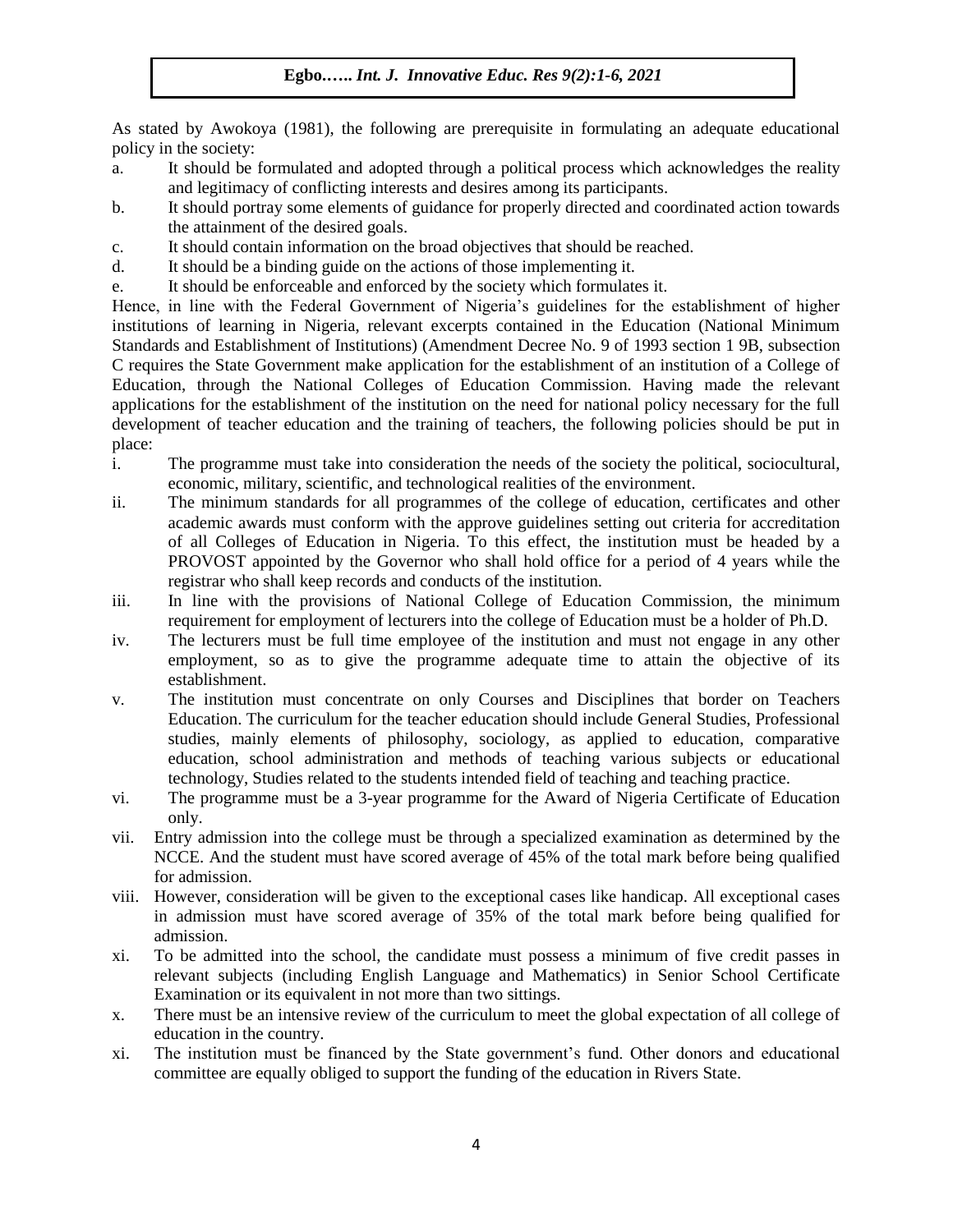- xii. The institution can also share from that part of the block grants from the Federal Government meant for Colleges of Education.
- xiii. Communicate quotas in terms of employment must be restricted to junior staff All other staff must pass through the official process of employment as laid down by the National College of Education Commission.

## **Policy Implementation**

For effective implementation of the anticipated college of education policies, the following strategies must be put in place:

- a. The institution should be financed by not less than 25% of the State annual revenue as fund is a major contributor to the success of capital intensive programmes such as this.
- b. Non-governmental groups like business enterprises, the parents-teachers association, alumni and community development committees, and local/international donor grants must participate in the funding of the institution.
- c. The institution should also receive support from Federal funds/contributions in the form of Federal Government Guaranteed credits.
- d. There must be complete review of the school curriculum at the end of every three years to ensure that it conform to the reform agenda.
- e. The state government through its agencies in charge of education must develop and disseminate curricula and educational materials to ensure that both the lecturers and students are not handicapped.
- f. The government must liaise with other donor agencies and other development partners in matters relating to the institution.
- g. The management of the institution must establish education data bank and conduct research on educational issues confronting the nation.
- h. The management of the institution must carry out mass mobilization and sensitization of the general public and enter into partnership with host communities and all stakeholders in achieving the overall objectives of the institution.
- i. There must be regular supervision and monitoring of the Institution. As perceived by Onoyase (1991), supervision is an action directed towards the improvement of teaching- learning process. It is concerned with those particular activities and aspects which maintains and promote the effectiveness of teaching and learning in schools (Ohinaju, 2001).
- j. The institution should be provided with adequate manpower to handle effectively accredited courses and a conducive learning environment.
- k. Regular payment of teachers" salaries and proper motivation of teachers through loans (car, motorcycle grants) to increase inputs to the success of the programme the state (Edho, 2009, 2009).

## **CONCLUSION**

The current situation in Nigerian educational system and the conducts of its products has raised a serious concern on the possibility of setting up another institution of learning for teachers training. Hence, there is need to set up New Rivers College of Education in Rivers State. This study identified the mission and objectives of the anticipated institution, formed polices that would guide policy makers to achieve the goal of restructuring the output of the institution and worked out modalities on how best to implement the policies.